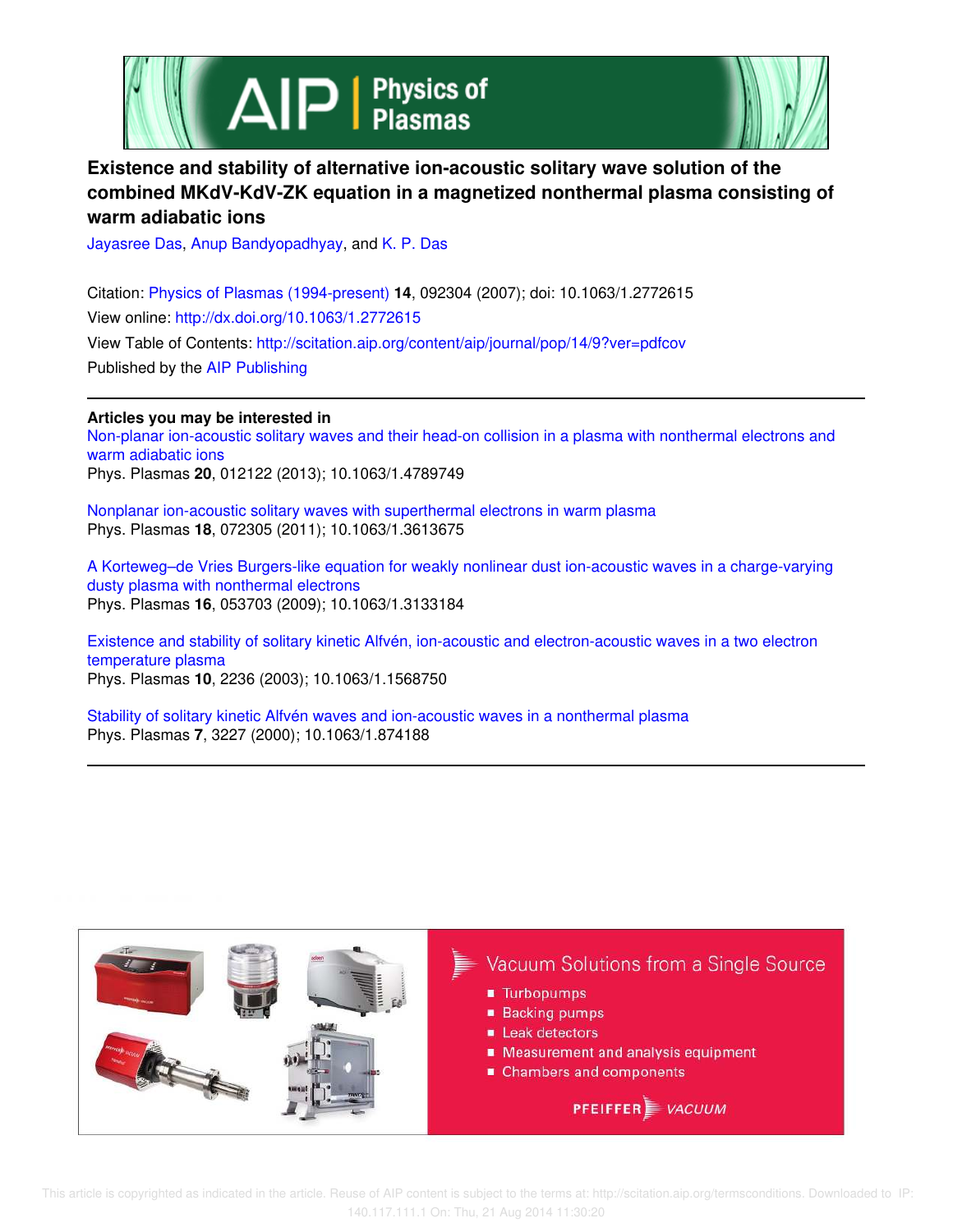# **Existence and stability of alternative ion-acoustic solitary wave solution of the combined MKdV-KdV-ZK equation in a magnetized nonthermal plasma consisting of warm adiabatic ions**

Jayasree Das

*Department of Mathematics, Chittaranjan College, 8A Beniatola Lane, Kolkata-700 009, India*

Anup Bandyopadhyay

*Department of Mathematics, Jadavpur University, Kolkata-700 032, India*

K. P. Das

*Department of Applied Mathematics, University of Calcutta, 92-Acharya Prfulla Chandra Road, Kolkata-700 009, India*

Received 29 April 2007; accepted 6 July 2007; published online 24 September 2007-

The purpose of this paper is to present the recent work of Das *et al.* [J. Plasma Phys. 72, 587 (2006)] on the existence and stability of the alternative solitary wave solution of fixed width of the combined MKdV-KdV-ZK (Modified Korteweg-de Vries-Korteweg-de Vries-Zakharov-Kuznetsov) equation for the ion-acoustic wave in a magnetized nonthermal plasma consisting of warm adiabatic ions in a more generalized form. Here we derive the alternative solitary wave solution of variable width instead of fixed width of the combined MKdV-KdV-ZK equation along with the condition for its existence and find that this solution assumes the sech profile of the MKdV-ZK Modified Korteweg-de Vries-Zakharov-Kuznetsov) equation, when the coefficient of the nonlinear term of the KdV-ZK (Korteweg-de Vries-Zakharov-Kuznetsov) equation tends to zero. The three-dimensional stability analysis of the alternative solitary wave solution of variable width of the combined MKdV-KdV-ZK equation shows that the instability condition and the first order growth rate of instability are exactly the same as those of the solitary wave solution (the sech profile) of the MKdV-ZK equation, when the coefficient of the nonlinear term of the KdV-ZK equation tends to zero. © *2007 American Institute of Physics*. DOI: 10.1063/1.2772615

# **I. INTRODUCTION**

The observations of solitary structures with density depletion made by the Freja Satellite,<sup>2</sup> influenced Cairns *et*  $al.\overline{3-5}$  to investigate how the presence of nonthermal electrons change the properties of ion-acoustic waves for both positive and negative density perturbations. The model of the velocity distribution function of nonthermal electrons was considered for the first time by Cairns *et al.*<sup>3</sup> for the study of ion-acoustic solitary structures in the presence of the population of the fast energetic electrons together with a population of Maxwellian distributed electrons. This type of velocity distribution is termed as nonthermal distribution and was considered by many authors in various studies of different collective processes in plasmas and dusty plasmas.  $3-19$  The effect of ion temperature, external static magnetic field, and oblique propagation on the structure of these solitary waves have been carried out by Cairns *et al.*<sup>5</sup> The same problem for cold ions was considered by Mamun and Cairns, $6$  in which they have not only shown the existence of compressive and rarefactive solitary waves but also investigated their stabilities. This paper of Mamun and Cairns<sup>6</sup> has been extended by Bandyopadhyay and  $Das<sup>7</sup>$  in the following two directions: (i) instead of taking ions as cold, the ion temperature has been included; and (ii) the case has been considered when the coefficient of the nonlinear term of the Korteweg-de Vries-Zakharov-Kuznetsov (KdV-ZK) equation derived in the first case vanishes. For case (i), Bandyopadhyay and  $\text{Das}^7$  derived

a KdV-ZK equation to describe the nonlinear behavior of the ion-acoustic wave. It is found that a factor *B* of the coefficient of the nonlinear term of the KdV-ZK equation derived for case (i) becomes a function of  $\beta$  and  $\sigma$ , where  $\beta$  is a parameter that determines the proportion of fast energetic electrons and  $\sigma$  is the ratio of the average temperatures of electrons and ions and this factor *B* becomes zero along the curve  $\sigma = \sigma_{\beta}$  (Fig. 1) in the  $\beta\sigma$ -parametric plane, where  $\sigma_{\beta}$  is a function of  $\beta$  only. In this situation, a modified Korteweg-de Vries-Zakharov-Kuznetsov (MKdV-ZK) equation has been derived by Bandyopadhyay and  $Das<sup>7</sup>$  to investigate the nonlinear behavior of the ion-acoustic waves. In that paper they have also investigated the stability of these solitary waves by the small-*k* perturbation expansion method of Rowlands and Infeld. $20-26$  When the coefficient of the nonlinear term of the KdV-ZK equation is of the order of zero, i.e.,  $B \approx \mathcal{O}(\varepsilon^{1/2})$ , where  $\varepsilon$  is a small quantity that measures the weakness of dispersion, the KdV-ZK equation fails to describe the nonlinear behavior of the ion-acoustic wave. In this situation, i.e., for those points  $(\beta, \sigma)$  in the  $\beta\sigma$  parametric plane lying in the small neighborhood of the curve  $\sigma = \sigma_\beta$  (Fig. 1) in the  $\beta\sigma$  parametric plane along which *B*  $=$  0, Bandyopadhyay and Das<sup>8</sup> derived a combined MKdV-KdV-ZK equation. This equation admits an alternative solitary wave solution of fixed width having a profile different from sech<sup>2</sup> or sech, propagating at an arbitrary angle  $\delta$  with the uniform static magnetic field. It has also been shown in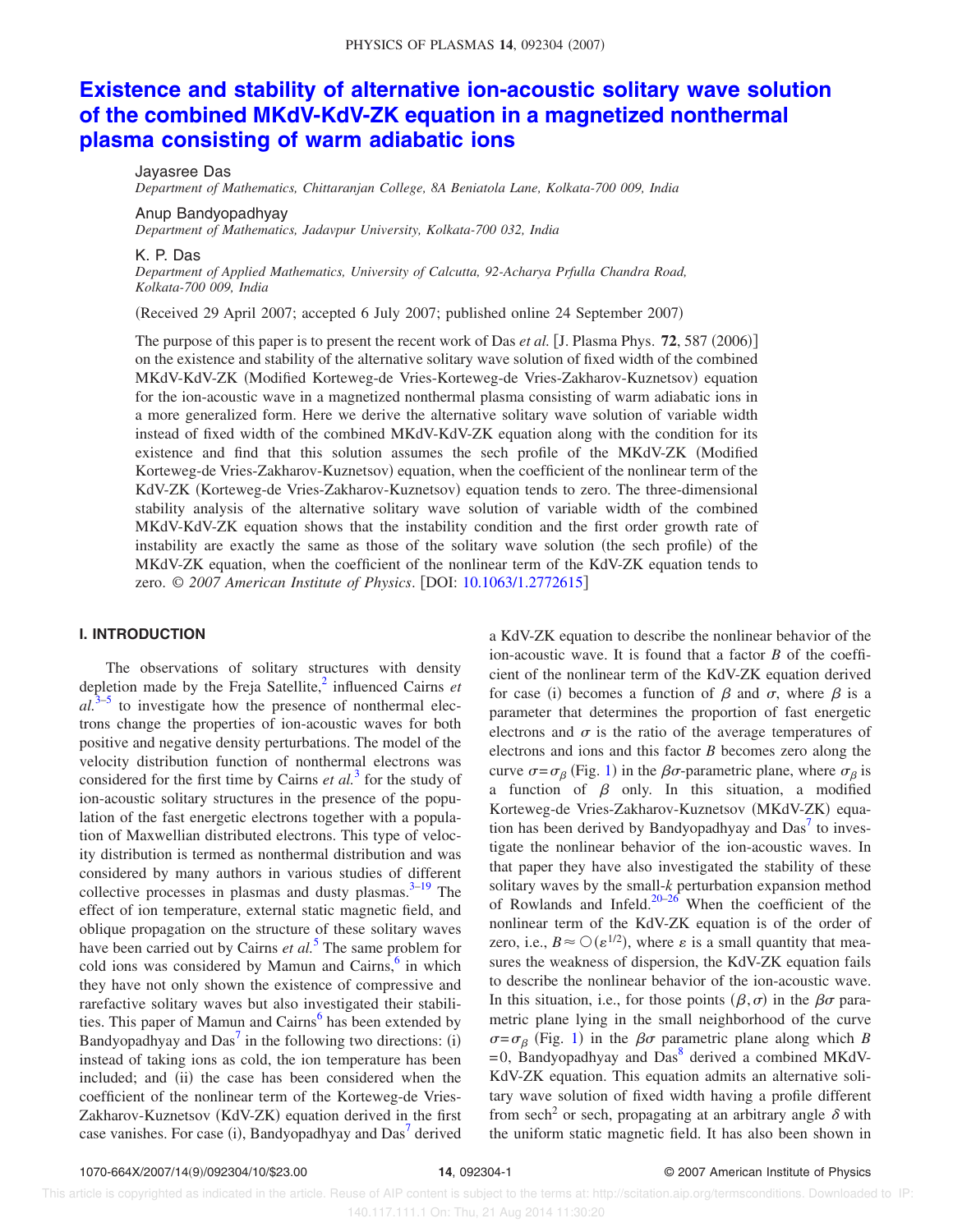$0.2$ 0  $0.4$ FIG. 1.  $\sigma_{\beta}$  is plotted against  $\beta$ . that paper of Bandyopadhyay and Das<sup>8</sup> that the alternative solitary wave solution of fixed width having a profile different from sech<sup>2</sup> or sech exists if and only if  $L = B^2$  $+12B'(\cos^2 \delta + D \sin^2 \delta) > 0$ , where *B*, *B'* are the coefficients (except for a common factor) of the two nonlinear terms and  $D$  is the coefficient (except for a common factor) of the perpendicular dispersive term of the combined MKdV- $\overline{KdV}$ -ZK equation. Bandyopadhyay and Das $\overline{8}$  have used the method of Malfliet and Hereman<sup>27</sup> to obtain the alternative solitary wave solution of fixed width. The stability of this alternative ion-acoustic solitary wave solution of fixed width of the combined MKdV-KdV-ZK equation has recently been investigated minutely by Das  $et$   $al$ ,<sup>1</sup> where the threedimensional stability analysis of the alternative solitary wave solution of fixed width having a profile different from  $sech<sup>2</sup>$ or sech has been made by the multiple-scale perturbation expansion method of Allen and Rowlands.<sup>28–33</sup> The instabil-

ity condition and the growth rate of instability at the lowest order have been obtained. The correct expression of the growth rate of instability at the lowest order has been obtained for a limiting case, where the coefficient of the nonlinear term of the KdV-ZK equation approaches zero and the stability analysis has been carried out numerically from the model as presented in the paper of Das *et al.*<sup>1</sup> for arbitrary values of the parameters involved in the system. In that paper, it has been shown that the instability condition and the growth rate of instability of the alternative solitary wave solution of fixed width are exactly the same as those of the solitary waves (the sech-profile) of the MKdV-ZK equation, when the coefficient of the nonlinear term of the KdV-ZK equation tends to zero.

In the present paper, we consider the existence and stability of the alternative ion-acoustic solitary wave solution of variable width (instead of fixed width) of the same combined MKdV-KdV-ZK equation of Bandyopadhyay and Das.<sup>8</sup> Here we find that an alternative solitary wave solution of variable width of the combined MKdV-KdV-ZK equation having profile different from  $sech<sup>2</sup>$  or sech exists if and only if  $L$  $=MB^2 = B^2 + 12p^2B'(\cos^2 \delta + D \sin^2 \delta) > 0$ . Here *p* is a strictly positive real number which determines the width of the alternative solitary wave. The three-dimensional stability of the alternative solitary wave solution of variable width has been investigated by the multiple-scale perturbation expansion method of Allen and Rowlands.<sup>28–33</sup> The instability condition and the growth rate of instability at the lowest order have been derived. All the results of Das *et al.*<sup>1</sup> can be obtained from the present article if we set  $p=1$ . The methods or process and analysis of the present paper are exactly the same as Das  $et al.<sup>1</sup>$  So, in the present article, we shall present the final results only without showing the details of calculations involved in the method of analysis.

This paper is organized as follows: The basic equations are given in Sec. II. The evolution equations are given in Sec. III. The alternative solitary wave solution of the variable width of the combined MKdV-KdV-ZK equation is given in Sec. IV. The stability analysis of the alternative solitary wave solution of variable width of the combined MKdV-KdV-ZK equation is given in Sec. V. In Sec. VI, the exact expression of the growth rate of instability along with the instability condition are given for the limiting case where the coefficient of the nonlinear term of the KdV-ZK equation approaches zero. Finally, brief conclusions are given in Sec. VII.

# **II. BASIC EQUATIONS**

The following are the governing equations describing the nonlinear behavior of ion-acoustic waves in fully ionized collisionless plasma consisting of warm adiabatic ions and nonthermal electrons immersed in a uniform static magnetic field directed along the *z*-axis. Here it is assumed that the plasma beta, i.e., the ratio of particle pressure to the magnetic pressure, is very small and the characteristic frequency is much smaller than ion cyclotron frequency (Cairns  $et al.<sup>5</sup>$ ),

$$
\frac{\partial n}{\partial t} + \nabla \cdot (n\mathbf{u}) = 0,\tag{1}
$$

$$
\frac{\partial \mathbf{u}}{\partial t} + (\mathbf{u} \cdot \nabla) \mathbf{u} = -\nabla \varphi + \omega_c (\mathbf{u} \times \hat{z}) - \frac{\sigma}{n} \nabla p, \qquad (2)
$$

$$
\nabla^2 \varphi = n_e - n,\tag{3}
$$

$$
n = p^r. \tag{4}
$$

Here *n*,  $n_e$ , **u**, *p*,  $\varphi$ ,  $(x, y, z)$ , and *t* are, respectively, the ion number density, electron number density, ion fluid velocity,

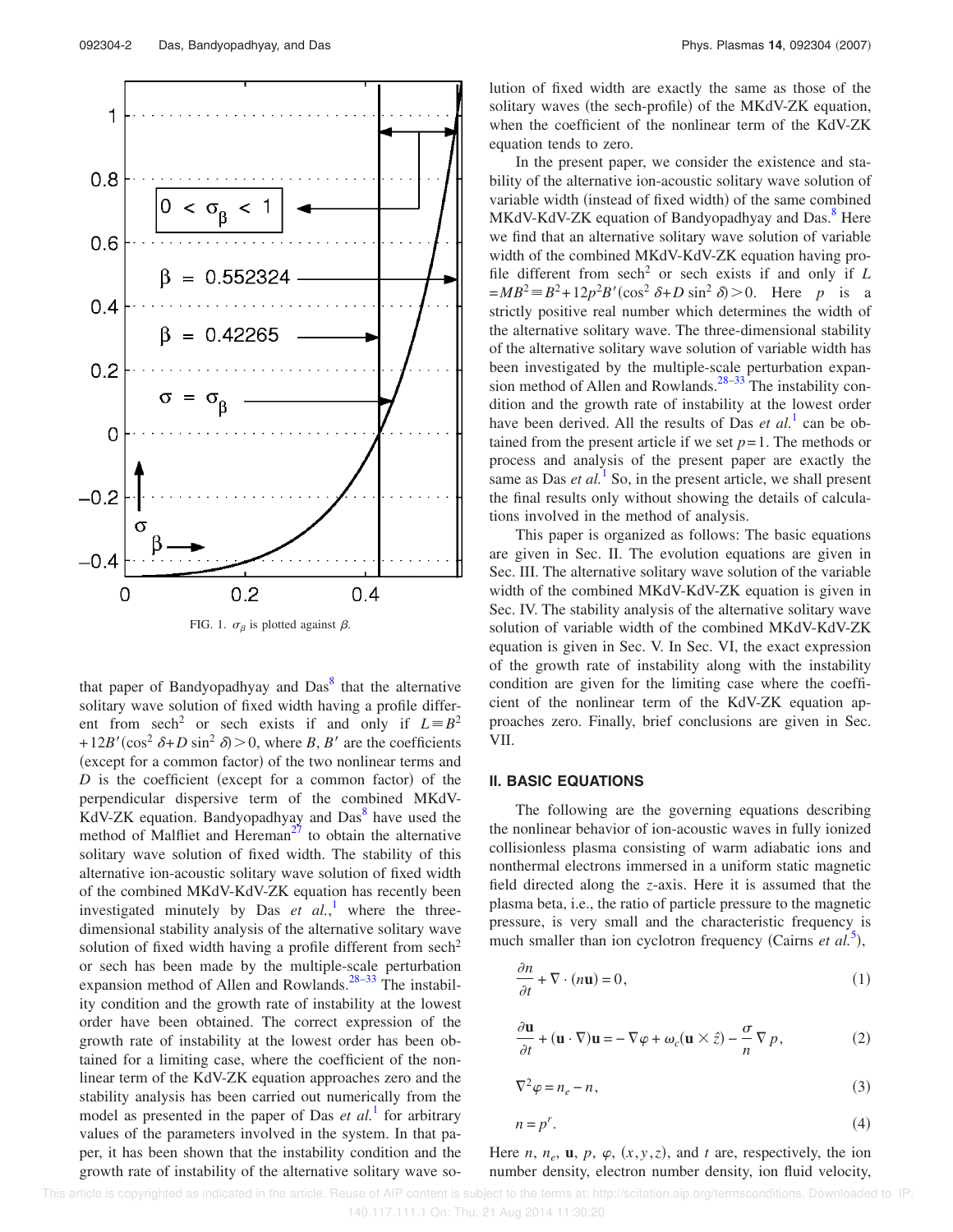ion pressure, electrostatic potential, spatial variables, and time, and they have been normalized by  $n_0$  (unperturbed ion number density),  $n_0$ ,  $c_s = \sqrt{K_B T_e/m}$  (ion-acoustic speed),  $n_0 K_B T_i$ ,  $K_B T_e/e$ ,  $\lambda_D (=\sqrt{K_B T_e/4 \pi n_0 e^2})$  (Debye length) and  $\omega_p^{-1}$  (ion plasma period), where  $\sigma = T_i/T_e$ ,  $\omega_c$  is the ion cyclotron frequency normalized by  $\omega_p = \sqrt{4 \pi n_0 e^2/m}$  and  $r(=5/3)$  is the ratio of two specific heats. Here  $K_B$  is the Boltzmann constant;  $T_e$ ,  $T_i$  are, respectively, the electron and ion temperatures; *m* is the mass of an ion and *e* is the electronic charge. In Eq.  $(4)$ , the adiabatic law has been taken to form a closed and consistent system of equations on the basis of the assumption that the effect of viscosity, thermal conductivity, and the energy transfer due to collision can be neglected.

Since the electrons are assumed to be nonthermally distributed, the velocity distribution function of electrons normalized by  $n_0$  can be taken as follows (Cairns *et al.*<sup>4</sup>):

$$
f_e(v, \varphi) = \frac{1}{(1 + 3\alpha)\sqrt{2\pi}} \{1 + \alpha(v^2 - 2\varphi)^2\}
$$
  
×
$$
\exp\left[-\frac{1}{2}(v^2 - 2\varphi)\right].
$$
 (5)

Here *v* is the phase space velocity of electrons normalized by  $v_e = \sqrt{K_B T_e / m_e}$  (average thermal velocity of electrons) with *me* , the mass of an electron. Therefore the electron number density  $n_e$  normalized by  $n_0$  is given by the following equation:

$$
n_e = \int_{-\infty}^{\infty} f_e(v, \varphi) dv = (1 - \beta \varphi + \beta \varphi^2) e^{\varphi}, \tag{6}
$$

where

$$
\beta = \frac{4\alpha}{1 + 3\alpha} \tag{7}
$$

is a parameter of the nonthermal electron distribution that determines the proportion of fast energetic electrons.

In view of Eq.  $(4)$ , Eq.  $(2)$  can be written as

$$
\frac{\partial \mathbf{u}}{\partial t} + (\mathbf{u} \cdot \nabla) \mathbf{u} = -\nabla \varphi + \omega_c (\mathbf{u} \times \hat{z}) - \frac{5\sigma}{3} n^{-1/3} \nabla n.
$$
 (8)

Substituting  $n_e$  as given by Eq. (6) into Eq. (3), we get the following equation:

$$
\nabla^2 \varphi = (1 - \beta \varphi + \beta \varphi^2) e^{\varphi} - n.
$$
\n(9)

Equations  $(1)$ ,  $(8)$ , and  $(9)$  are the basic equations.

## **III. EVOLUTION EQUATIONS**

Bandyopadhyay and  $Das<sup>7,8</sup>$  make the following stretching of coordinates and time to derive the different evolution equations:

$$
\xi = \varepsilon^{1/2} x, \quad \eta = \varepsilon^{1/2} y,
$$
  

$$
\zeta = \varepsilon^{1/2} (z - Vt), \quad \tau = \varepsilon^{3/2} t,
$$
 (10)

where  $\varepsilon$  is a small parameter measuring the weakness of the dispersion and *V* is a constant. With the stretchings given by

Eq.  $(10)$ , Eqs.  $(1)$ ,  $(8)$ , and  $(9)$ , respectively, assume the following forms:

$$
-\varepsilon^{1/2}V\frac{\partial n}{\partial \zeta} + \varepsilon^{3/2}\frac{\partial n}{\partial \tau} + \varepsilon^{1/2}\nabla_{\xi} \cdot (n\mathbf{u}) = 0,\tag{11}
$$

$$
- \varepsilon^{1/2} V \frac{\partial \mathbf{u}}{\partial \zeta} + \varepsilon^{3/2} \frac{\partial \mathbf{u}}{\partial \tau} + \varepsilon^{1/2} (\mathbf{u} \cdot \nabla_{\xi}) \mathbf{u} + \varepsilon^{1/2} \nabla_{\xi} \varphi
$$

$$
- \omega_c (\mathbf{u} \times \hat{z}) + \frac{5}{3} \sigma \varepsilon^{1/2} n^{-1/3} \nabla_{\xi} n = 0, \qquad (12)
$$

$$
\varepsilon \nabla_{\xi}^{2} \varphi = (1 - \beta \varphi + \beta \varphi^{2}) e^{\varphi} - n, \qquad (13)
$$

where

$$
\nabla_{\xi} = \hat{x} \frac{\partial}{\partial \xi} + \hat{y} \frac{\partial}{\partial \eta} + \hat{z} \frac{\partial}{\partial \zeta},
$$
  

$$
\mathbf{u} = (u, v, w) = u\hat{x} + v\hat{y} + w\hat{z}.
$$
 (14)

#### **A. KDV-ZK equation**

Using Eqs.  $(11)$ – $(13)$ , Bandyopadhyay and Das<sup>7</sup> have derived the following KdV-ZK equation for ion-acoustic waves in a fully ionized, collisionless plasma consisting of warm adiabatic ions and nonthermal electrons immersed in a uniform static magnetic field,

$$
\frac{\partial \varphi^{(1)}}{\partial \tau} + AB \varphi^{(1)} \frac{\partial \varphi^{(1)}}{\partial \zeta} + \frac{1}{2} A \frac{\partial^3 \varphi^{(1)}}{\partial \zeta^3} + \frac{1}{2} AD \frac{\partial}{\partial \zeta} \times \left( \frac{\partial^2 \varphi^{(1)}}{\partial \xi^2} + \frac{\partial^2 \varphi^{(1)}}{\partial \eta^2} \right) = 0,
$$
\n(15)

where they have used the following perturbation expansion of the dependent variables:

$$
(n, \varphi, w) = (1, 0, 0) + \sum_{i=1}^{\infty} \varepsilon^{i}(n^{(i)}, \varphi^{(i)}, w^{(i)}),
$$
  

$$
(u, v) = \sum_{i=1}^{\infty} \varepsilon^{(i+2)/2}(u^{(i)}, v^{(i)}).
$$
 (16)

**Here** 

$$
A = \frac{1}{V} \left( V^2 - \frac{5\sigma}{3} \right)^2,\tag{17}
$$

$$
B = \frac{1}{2} \left\{ \frac{3V^2 - \frac{5}{9}\sigma}{\left(V^2 - \frac{5}{3}\sigma\right)^3} - 1 \right\},\tag{18}
$$

$$
D = 1 + \frac{V^4}{\omega_c^2} \left(V^2 - \frac{5}{3}\sigma\right)^{-2},
$$
\n(19)

and the constant *V* is given by

$$
(1 - \beta)\left(V^2 - \frac{5}{3}\sigma\right) = 1.
$$
 (20)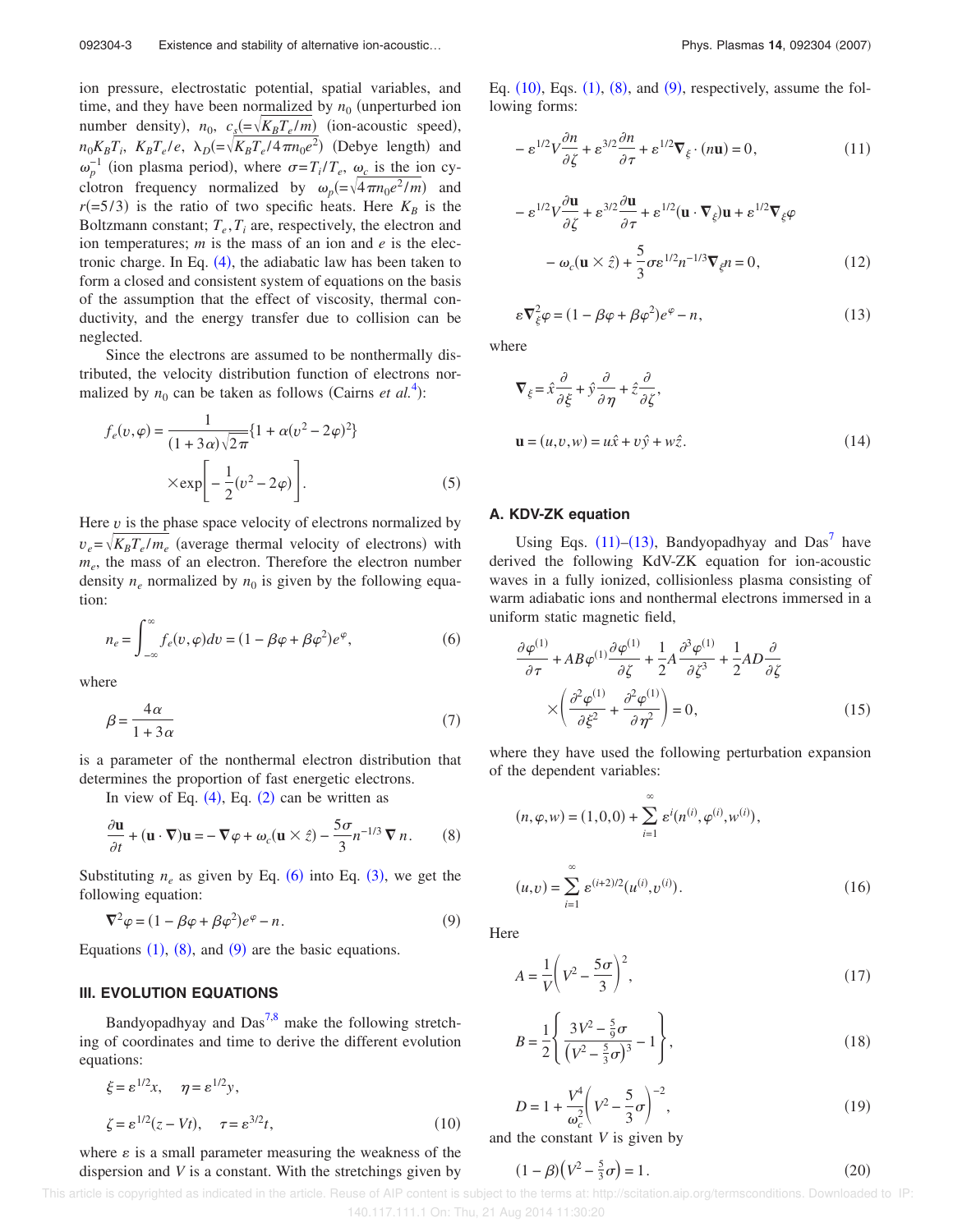#### **B. MKDV-ZK equation**

Using Eq.  $(20)$ , the expression for *B* given by Eq.  $(18)$ can be written as

$$
B = \frac{20}{9}(1 - \beta)^3(\sigma - \sigma_\beta),\tag{21}
$$

where

$$
\sigma_{\beta} = \frac{9}{40} \frac{1 - 3(1 - \beta)^2}{(1 - \beta)^3}.
$$
\n(22)

From the above expression of *B*, we find that  $B=0 \Leftrightarrow \sigma$  $=\sigma_{\beta}$  and consequently the factor *B* becomes zero along the curve  $\sigma = \sigma_{\beta}$  (Fig. 1) in the  $\beta \sigma$ -parametric plane. In Fig. 1,  $\sigma_{\beta}$  is plotted against  $\beta$ . As  $0 < \sigma < 1$ , the physically admissible value of  $\sigma_{\beta}$  is clearly pointed out in Fig. 1. From this figure we see that if  $0.42265 < \beta < 0.552324$ , the value of  $\sigma_{\beta}$ lies between 0 and 1. Therefore if  $0.42265 < \beta < 0.552324$ and  $\sigma = \sigma_\beta$  then only the factor *B* of the coefficient of the nonlinear term of the KdV-ZK Eq.  $(15)$  vanishes. In this situation, Bandyopadhyay and  $Das<sup>7</sup>$  derived a modified KdV-ZK (MKdV-ZK) equation. Along with the use of the critical condition  $B=0$ , the following is obtained from Eqs.  $(11)–(13):$ 

$$
\frac{\partial \varphi^{(1)}}{\partial \tau} + AB' (\varphi^{(1)})^2 \frac{\partial \varphi^{(1)}}{\partial \zeta} + \frac{1}{2} A \frac{\partial^3 \varphi^{(1)}}{\partial \zeta^3} + \frac{1}{2} AD \frac{\partial}{\partial \zeta} \left( \frac{\partial^2 \varphi^{(1)}}{\partial \zeta^2} + \frac{\partial^2 \varphi^{(1)}}{\partial \eta^2} \right) = 0,
$$
(23)

where they have used the following perturbation expansion of the dependent variables:

$$
(n, \varphi, w) = (1, 0, 0) + \sum_{i=1}^{\infty} \varepsilon^{i/2} (n^{(i)}, \varphi^{(i)}, w^{(i)}),
$$
  

$$
(u, v) = \sum_{i=1}^{\infty} \varepsilon^{(i+1)/2} (u^{(i)}, v^{(i)}).
$$
 (24)

Here *A* and *D* are the same as given by Eqs.  $(17)$  and  $(19)$ , respectively, and  $B'$  is given by the following equation:

$$
B' = \frac{1}{2} \Big[ (1 - \beta)^4 \Big\{ \frac{10}{27} \sigma - 6V^2 + \frac{3}{2} (1 - \beta) \Big( 3V^2 - \frac{5}{9} \sigma \Big)^2 \Big\} - \frac{1}{2} (1 + 3\beta) \Big],
$$
 (25)

where  $V$  is given by Eq.  $(20)$ .

#### **C. Combined MKDV-KDV-ZK equation**

When  $B \neq 0$  but  $B \rightarrow 0$ , it can be easily checked from Eq.  $(23)$  along with Eq.  $(25a)$  of Bandyopadhyay and Das<sup>7</sup> that the KdV-ZK equation gives an unbounded solitary wave solution for ion-acoustic wave and consequently the KdV-ZK Eq.  $(15)$  fails to describe the nonlinear behavior of the ionacoustic wave even when  $B \neq 0$  but *B* lies in a small neighborhood of zero. In this situation, i.e., when  $B \approx \mathcal{O}(\varepsilon^{1/2})$ , Bandyopadhyay and Das<sup>8</sup> derived a combined MKdV-KdV-ZK equation for ion-acoustic waves in a fully ionized collisionless plasma consisting of warm adiabatic ions and nonthermal electrons immersed in a uniform static magnetic field which remains valid near the points in the  $\beta\sigma$ -parametric plane where  $B=0$ . This combined MKdV-KdV-ZK equation is the following:

$$
\frac{\partial \varphi^{(1)}}{\partial \tau} + AB \varphi^{(1)} \frac{\partial \varphi^{(1)}}{\partial \zeta} + AB' (\varphi^{(1)})^2 \frac{\partial \varphi^{(1)}}{\partial \zeta} + \frac{1}{2} A \frac{\partial^3 \varphi^{(1)}}{\partial \zeta^3} + \frac{1}{2} AD \frac{\partial}{\partial \zeta} \left( \frac{\partial^2 \varphi^{(1)}}{\partial \zeta^2} + \frac{\partial^2 \varphi^{(1)}}{\partial \eta^2} \right) = 0, \qquad (26)
$$

where Bandyopadhyay and Das<sup>8</sup> have used the same perturbation expansion of the dependent variables as given by Eq. (24) along with the condition  $B \approx \mathcal{O}(\varepsilon^{1/2})$ .

Here  $A$ ,  $B$ ,  $D$ ,  $B'$  are the same as those given, respectively, by Eqs.  $(17)$ – $(19)$  and  $(25)$ , and *V* is given by Eq.  $(20).$ 

## **IV. SOLITARY WAVE SOLUTION OF THE DIFFERENT EVOLUTION EQUATIONS**

For solitary wave solutions of Eqs.  $(15)$ ,  $(23)$ , and  $(26)$ propagating at an angle  $\delta$  with the uniform static magnetic field, Bandyopadhyay and  $Das<sup>7,8</sup>$  make the following change of variables:

$$
\xi' = \xi \cos \delta - \zeta \sin \delta, \quad \eta' = \eta,
$$
  

$$
\zeta' = \xi \sin \delta + \zeta \cos \delta, \quad \tau' = \tau,
$$
  

$$
Z = \zeta' - U\tau'.
$$
 (27)

Under these changes of variables, Eqs.  $(15)$ ,  $(23)$ , and  $(26)$ assume, respectively, the following forms, in which we drop the primes from the independent variables:

$$
- U \frac{\partial \varphi^{(1)}}{\partial Z} + \frac{\partial \varphi^{(1)}}{\partial \tau} + a_1 \varphi^{(1)} \frac{\partial \varphi^{(1)}}{\partial Z} + \overline{a}_1 \varphi^{(1)} \frac{\partial \varphi^{(1)}}{\partial \xi} + a_3 \frac{\partial^3 \varphi^{(1)}}{\partial Z^3} + a_4 \frac{\partial^3 \varphi^{(1)}}{\partial \xi \partial Z^2} + a_5 \frac{\partial^3 \varphi^{(1)}}{\partial \xi^2 \partial Z} + a_6 \frac{\partial^3 \varphi^{(1)}}{\partial \eta^2 \partial Z} + a_7 \frac{\partial^3 \varphi^{(1)}}{\partial \xi^3} + a_8 \frac{\partial^3 \varphi^{(1)}}{\partial \xi \partial \eta^2} = 0,
$$
(28)

$$
- U \frac{\partial \varphi^{(1)}}{\partial Z} + \frac{\partial \varphi^{(1)}}{\partial \tau} + a_2 (\varphi^{(1)})^2 \frac{\partial \varphi^{(1)}}{\partial Z} + \overline{a}_2 (\varphi^{(1)})^2 \frac{\partial \varphi^{(1)}}{\partial \xi} + a_3 \frac{\partial^3 \varphi^{(1)}}{\partial Z^3} + a_4 \frac{\partial^3 \varphi^{(1)}}{\partial \xi \partial Z^2} + a_5 \frac{\partial^3 \varphi^{(1)}}{\partial \xi^2 \partial Z} + a_6 \frac{\partial^3 \varphi^{(1)}}{\partial \eta^2 \partial Z} + a_7 \frac{\partial^3 \varphi^{(1)}}{\partial \xi^3} + a_8 \frac{\partial^3 \varphi^{(1)}}{\partial \xi \partial \eta^2} = 0,
$$
 (29)

$$
-U\frac{\partial\varphi^{(1)}}{\partial Z} + \frac{\partial\varphi^{(1)}}{\partial \tau} + a_1\varphi^{(1)}\frac{\partial\varphi^{(1)}}{\partial Z} + a_2(\varphi^{(1)})^2\frac{\partial\varphi^{(1)}}{\partial Z} + \overline{a}_1\varphi^{(1)}\frac{\partial\varphi^{(1)}}{\partial \xi} + \overline{a}_2(\varphi^{(1)})^2\frac{\partial\varphi^{(1)}}{\partial \xi} + a_3\frac{\partial^3\varphi^{(1)}}{\partial Z^3} + a_4\frac{\partial^3\varphi^{(1)}}{\partial \xi \partial Z^2} + a_5\frac{\partial^3\varphi^{(1)}}{\partial \xi^2 \partial Z} + a_6\frac{\partial^3\varphi^{(1)}}{\partial \eta^2 \partial Z} + a_7\frac{\partial^3\varphi^{(1)}}{\partial \xi^3} + a_8\frac{\partial^3\varphi^{(1)}}{\partial \xi \partial \eta^2} = 0.
$$
 (30)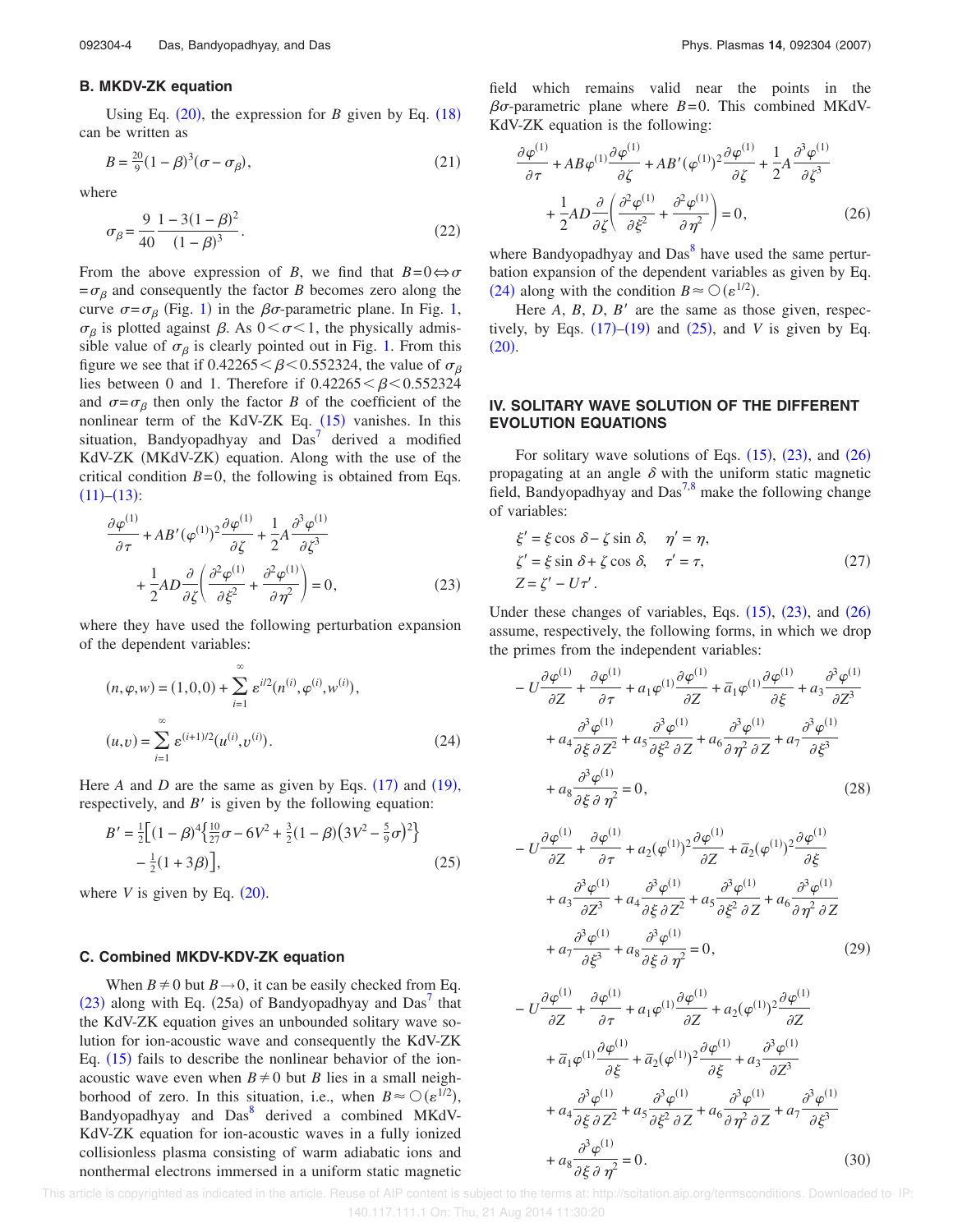092304-5 Existence and stability of alternative ion-acoustic... **Phys. Plasmas 14, 092304 (2007)** Phys. Plasmas 14, 092304 (2007)

The coefficients  $a_1$ ,  $\bar{a}_1$ ,  $a_2$ ,  $\bar{a}_2$ ,  $a_3$ ,  $a_4$ ,  $a_5$ ,  $a_6$ ,  $a_7$ ,  $a_8$  appearing in the above equations are given in Appendix A of Das *et al.* 

For travelling wave solutions of Eqs.  $(28)$ – $(30)$  we set

$$
\varphi^{(1)} = \varphi_0(Z). \tag{31}
$$

Then Eqs.  $(28)$ – $(30)$  assume, respectively, the following forms:

$$
-U\frac{d\varphi_0}{dZ} + a_1 \varphi_0 \frac{d\varphi_0}{dZ} + a_3 \frac{d^3 \varphi_0}{dZ^3} = 0,
$$
\n(32)

$$
-U\frac{d\varphi_0}{dZ} + a_2(\varphi_0)^2 \frac{d\varphi_0}{dZ} + a_3 \frac{d^3 \varphi_0}{dZ^3} = 0,
$$
\n(33)

$$
-U\frac{d\varphi_0}{dZ} + a_1 \varphi_0 \frac{d\varphi_0}{dZ} + a_2(\varphi_0)^2 \frac{d\varphi_0}{dZ} + a_3 \frac{d^3 \varphi_0}{dZ^3} = 0.
$$
 (34)

Using the boundary condition,

$$
\varphi_0, \frac{d\varphi_0}{dZ}, \frac{d^2\varphi_0}{dZ^2} \to 0 \quad \text{as } |Z| \to \infty ,
$$
\n(35)

the solitary wave solutions of Eqs.  $(32)$  and  $(33)$  can, respectively, be put in the following forms:

$$
\varphi_0 = \frac{3U}{a_1} \operatorname{sech}^2 pZ \quad \text{with } U = 4p^2 a_3 \tag{36}
$$

and

$$
\varphi_0 = \pm \sqrt{\frac{6U}{a_2}} \operatorname{sech} pZ \quad \text{with } U = p^2 a_3. \tag{37}
$$

From Eqs.  $(36)$  and  $(37)$ , we find that there exists a relation between *U* and *p* in each case. Any one of them can be made free and other can be determined from the relation. Now as *p* gives the inverse measure of the width of the solitary wave, the linear velocity *U* of the solitary wave increases as the width of the solitary wave decreases.

Using the boundary condition  $(35)$ , we can write Eq.  $(34)$  as follows:

$$
-U\varphi_0 + \frac{1}{2}a_1\varphi_0^2 + \frac{1}{3}a_2\varphi_0^3 + a_3\frac{d^2\varphi_0}{dZ^2} = 0.
$$
 (38)

According to Malfliet and Hereman, $27$  we take

$$
\varphi_0 = a_0 \frac{\mathrm{sech}^2 pZ}{b_0 + c_0 \mathrm{sech}^2 pZ}
$$
\n(39)

as a solution of Eq.  $(38)$ . Substituting Eq.  $(39)$  into Eq.  $(38)$ and following the same method as given in Sec. 4.2 of Das *et*  $al.$ <sup>34</sup> the alternative solitary wave solution  $(39)$  of Eq.  $(38)$ can be put in the form

$$
\varphi_0 = a \frac{S}{\Psi},\tag{40}
$$

where

$$
S = \text{sech}[2pZ],\tag{41}
$$

$$
\Psi = S + \lambda \sqrt{M},\tag{42}
$$

$$
a = \frac{12p^2(\cos^2 \delta + D \sin^2 \delta)}{B},
$$
\n(43)

$$
M = 1 + \frac{12B'p^2(\cos^2 \delta + D\sin^2 \delta)}{B^2},
$$
 (44)

$$
\lambda = \pm 1. \tag{45}
$$

The solution  $(40)$  exists if and only if

$$
L = MB^2 > 0,\t\t(46)
$$

with

$$
L = B^2 + 12B'p^2(\cos^2 \delta + D\sin^2 \delta),
$$

and if this condition holds good, *U* is given by

$$
U = 4p^2 a_3. \tag{47}
$$

Equations  $(40)$ – $(47)$  are exactly the same as Eqs.  $(22)$ – $(29)$ of Das *et al.*<sup>1</sup> if we set  $p=1$ . The condition for existence [inequality  $(46)$ ] of the alternative solitary wave solution  $(40)$  for  $p=1$  has been extensively investigated by Bandyopadhyay and Das. $\frac{8}{3}$  Now for any arbitrary value of  $p$  and for the other parameters involved in the system, there always exists a finite range of the nonthermal parameter  $\beta$  such that the condition for existence [inequality  $(46)$ ] of the alternative solitary wave solution  $(40)$  holds good because first of all we note the following facts:

- From the expression of  $D$  as given by  $(19)$ , we see that  $D>1$  for any values of the parameters involved in the system and consequently  $\cos^2 \delta + D \sin^2 \delta > 1$  and of course  $p^2$  is strictly positive for any real nonzero value of *p*.
- As  $B \approx \mathcal{O}(\varepsilon^{1/2})$ , *B* actually approaches zero, i.e.,  $B \neq 0$  but  $B\rightarrow 0$ .
- $B \rightarrow 0 \Leftrightarrow \sigma \rightarrow \sigma_{\beta}$ .

Therefore the sign of *L* as  $B \rightarrow 0 \ (\Leftrightarrow \sigma \rightarrow \sigma_{\beta})$  mainly depends on the sign of *B'* as  $B \rightarrow 0 \ (\Leftrightarrow \sigma \rightarrow \sigma_{\beta})$ . Now one can easily check that

$$
\lim_{B \to 0} B' = \lim_{\sigma \to \sigma_{\beta}} B' = B'_{\beta},\tag{48}
$$

where

$$
B'_{\beta} = \frac{3\beta^4 - 12\beta^3 + 14\beta^2 + 8\beta - 4}{12(1 - \beta)}.
$$
 (49)

Therefore the sign of *L* depends on the sign of  $B'_\beta$ . In Fig. 2,  $B'_{\beta}$  is plotted against  $\beta$ . This graph clearly shows that if  $0.346724 < \beta < 0.552324$ ,  $B'_{\beta} > 0$ . In Fig. 3,  $\sigma_{\beta}$  and  $B'_{\beta}$  both are plotted against  $\beta$ . From Fig. 3, we see that for 0.346724 <  $\beta$  < 0.42265,  $\sigma_{\beta}$  < 0, which is not an admissible value of  $\sigma$ . This graph clearly shows that if  $0.42265 < \beta$ <0.552324, then  $0 < \sigma_{\beta} < 1$  as well as  $B'_{\beta} > 0$ . Therefore if  $0.42265 < \beta < 0.552324$  and  $\sigma$  lies in a small neighborhood of  $\sigma_{\beta}$ , then  $L > 0$  and consequently the alternative solitary wave of variable width exists for any value of the parameters involved in the system and for a definite (fixed) range of the nonthermal parameter  $\beta$ .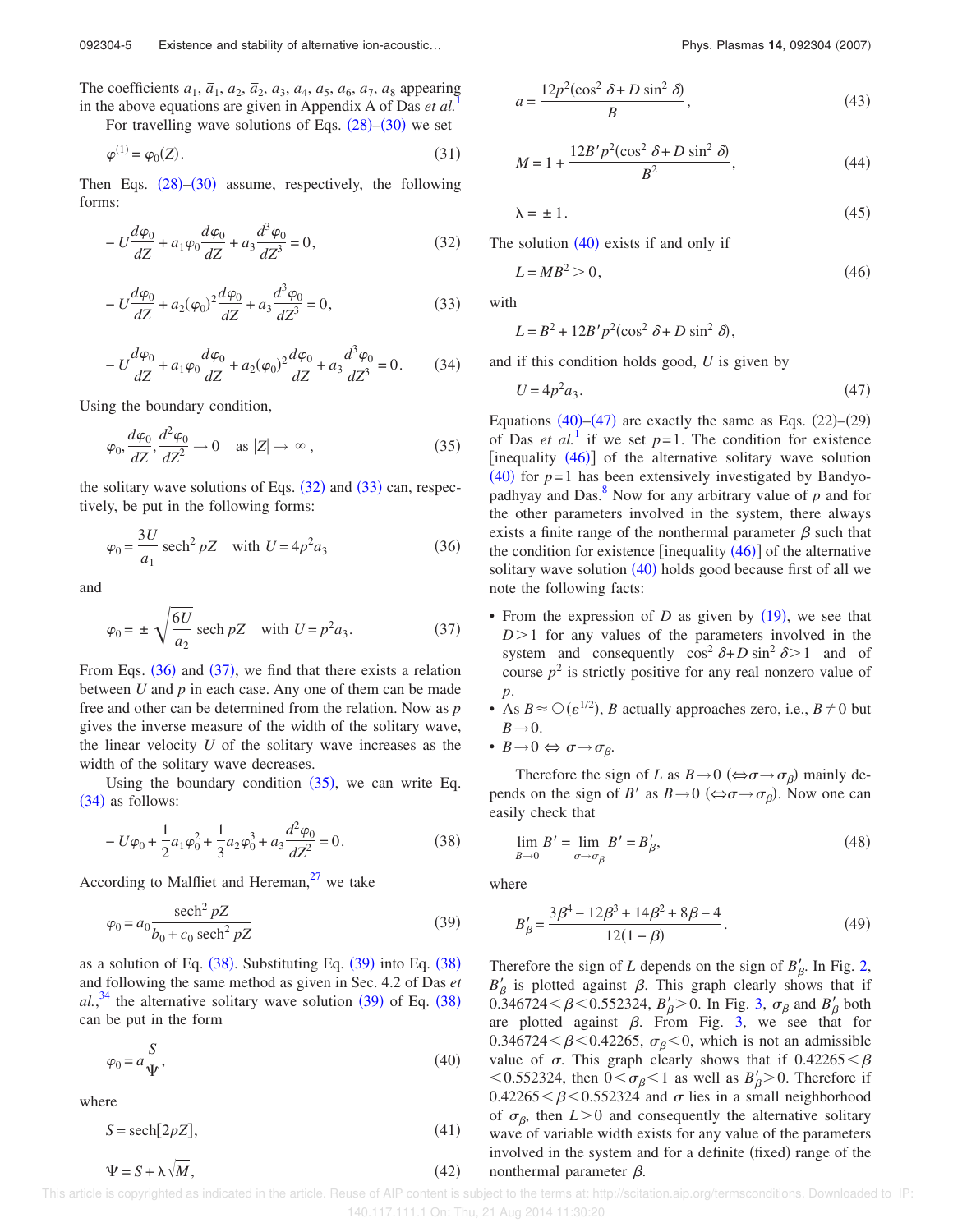

FIG. 2.  $B'_{\beta}$  is plotted against  $\beta$ .

Now as  $B \approx O(\varepsilon^{1/2})$ , *M* is large enough and consequently we can consider the limiting case where  $\sigma \rightarrow \sigma_\beta \Leftrightarrow$  $B\rightarrow 0 \Leftrightarrow M \rightarrow \infty$ . For this limiting case, we get the following equation from Eq.  $(40)$ :

$$
\lim_{M \to \infty} \varphi_0 = \pm \sqrt{\frac{6U}{AB' \cos \delta}} \operatorname{sech} 2pZ \tag{50}
$$

with

$$
U = 4p^2 a_3. \tag{51}
$$

Again we can write the Eq.  $(37)$  as

$$
\varphi_0 = \pm \frac{\sqrt{6U}}{\sqrt{AB' \cos \delta}} \operatorname{sech} pZ \tag{52}
$$

with

$$
U = p^2 a_3. \tag{53}
$$

Therefore Eqs.  $(50)$  and  $(51)$  are, respectively, the same as Eqs.  $(52)$  and  $(53)$  if we replace  $2p$  by  $p$  in both Eqs.  $(50)$ and  $(51)$ . Thus the alternative solitary wave solution  $(40)$ simply reduces to the solitary wave solution  $(37)$  of the MKdV-ZK Eq.  $(23)$  when  $B \rightarrow 0$ . This is expected because we use the same perturbation expansions of the dependent variables and the same stretching of coordinates and time to derive both MKdV-ZK and combined MKdV-KdV-ZK equa-



tions. The only exception is that we use the critical condition  $B=0$  to derive the MKdV-ZK equation whereas we use the condition  $B \approx O(\varepsilon^{1/2})$  to derive the combined MKdV-KdV-ZK equation. On the other hand if we take the limit *B*  $\rightarrow$  0 on both sides of the combined MKdV-KdV-ZK Eq. (26), this equation simply reduces to the MKdV-ZK Eq.  $(23)$  and consequently it is expected that the solitary wave solution of the combined MKdV-KdV-ZK Eq.  $(26)$  will converge to the solitary wave solution of the MKdV-ZK Eq.  $(23)$  for  $B \rightarrow 0$ . Therefore we can conclude that under certain condition [inequality  $(46)$ ] the solitary wave solution  $(40)$  of the combined MKdV-KdV-ZK equation fills the gap between the solitary wave solution (sech<sup>2</sup> profile) of the KdV-ZK equation and the solitary wave solution (sech profile) of the MKdV-ZK equation. In the next section, we shall again see that the stability analysis of the alternative solitary wave solution  $(40)$  of the combined MKdV-KdV-ZK Eq.  $(26)$  is exactly the same as the stability analysis of the solitary wave solution (37) (sech profile) of the MKdV-ZK Eq. (23) when  $B \rightarrow 0$ . More specifically, we find that the first order growth rate of instability along with the instability condition of the alternative solitary wave solution  $(40)$  of the combined  $MKdV-KdV-ZK$  Eq.  $(26)$  are exactly the same as those of the solitary wave solution (37) (sech profile) of the MKdV-ZK Eq.  $(23)$  when  $B\rightarrow 0$ .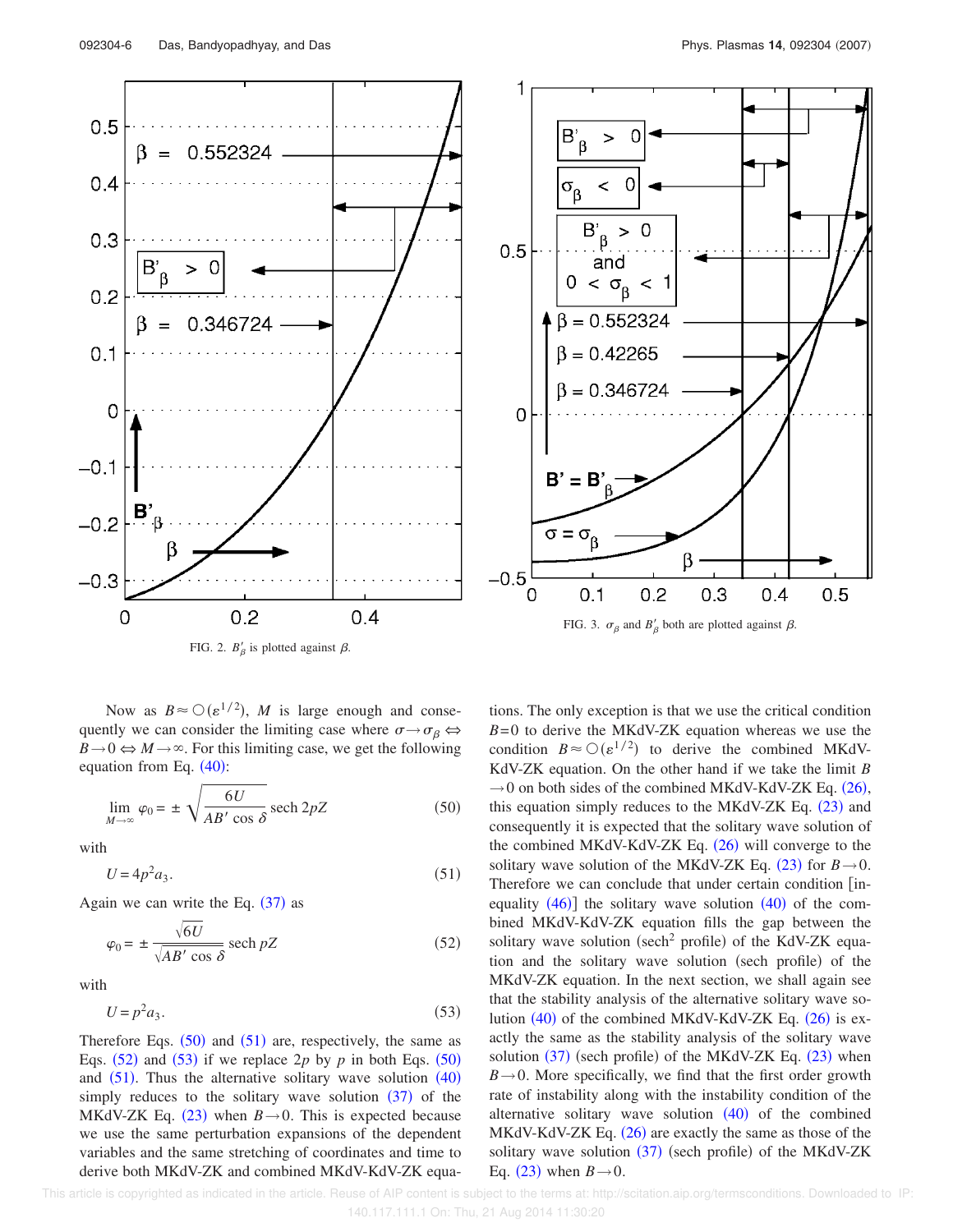## **V. STABILITY OF ALTERNATIVE SOLITARY WAVE**

To analyze the stability of an alternative solitary wave solution  $(40)$  of Eq.  $(30)$  by the multiple-scale perturbation expansion method of Allen and Rowlands, $28,29$  we decompose  $\varphi^{(1)}$  as

$$
\varphi^{(1)} = \varphi_0(Z) + q(\xi, \eta, Z, \tau), \tag{54}
$$

where  $\varphi_0(Z)$  is the steady state alternative solitary wave solution (40) of Eq. (30) and  $q$  ( $\xi$ ,  $\eta$ ,  $Z$ ,  $\tau$ ) is the perturbed part of  $\varphi^{(1)}$ .

Now for long-wavelength plane wave perturbation along a direction having direction cosines  $(l, m, n)$  we set

$$
q = \overline{q}(Z)e^{i\{k(l\xi + m\eta + nZ) - \omega\tau\}},\tag{55}
$$

where *k* is small and  $l^2 + m^2 + n^2 = 1$ .

According to the multiple-scale perturbation expansion method of Allen and Rowlands,  $28,29$  we set

$$
\overline{q}(Z) = \sum_{j=0}^{\infty} k^j q^{(j)}(Z, Z_1, Z_2, Z_3, \dots),
$$
\n(56)

$$
\omega = \sum_{j=0}^{\infty} k^j \omega^{(j)} \quad \text{with } \omega^{(0)} = 0,
$$
 (57)

where

$$
Z_j = k^j Z, \quad Z_0 = Z, \quad j = 0, 1, 2, 3, \dots,
$$
\n(58)

and each  $q^{(j)}[-q^{(j)}(Z, Z_1, Z_2, Z_3, ...)$  is a function of  $Z_1, Z_1, Z_2, Z_3, \ldots$ 

Substituting Eq.  $(54)$  into Eq.  $(30)$  and then linearizing it with respect to *q* we get an equation for *q*, which is exactly similar to Eq.  $(31)$  of Das *et al.*<sup>1</sup> Due to the space-time dependence of  $q$  as given by Eq.  $(55)$ , the equation of  $q$  reduces to an equation of  $\bar{q}$ , which is also exactly similar to the Eq.  $(33)$  of Das *et al.*<sup>1</sup> Finally, substituting Eqs.  $(56)$  and  $(57)$ into the equation of  $\bar{q}$  and then equating the coefficients of the different powers of *k* on both sides of the resulting equation, we get the following sequence of equations:

$$
U\frac{\partial}{\partial Z}(L_Z q^{(j)}) = Q^{(j)},\tag{59}
$$

where

$$
L_Z = -1 + 6\frac{S}{\Psi} + 6(M - 1)\frac{S^2}{\Psi^2} + \frac{1}{4p^2}\frac{\partial^2}{\partial Z^2}
$$

and  $Q^{(j)}$  for  $j=0,1,2$  are given by the following equations:

$$
Q^{(0)} = 0,
$$
  
\n
$$
Q^{(1)} = i(u_1 - u_2\varphi_0 - u_3\varphi_0^2)q^{(0)} - iu_4q_{00}^{(0)} - 2a_3q_{100}^{(0)}
$$
  
\n
$$
- U\frac{\partial}{\partial Z_1}(L_Zq^{(0)}),
$$

$$
Q^{(2)} = i\omega^{(2)}q^{(0)} + i(u_1 - u_2\varphi_0 - u_3\varphi_0^2)q^{(1)} - iu_4(q_{00}^{(1)}
$$
  
+ 2q\_{10}^{(0)} + u\_5q\_0^{(0)} - a\_3(2q\_{100}^{(1)} + 2q\_{200}^{(0)} + 3q\_{110}^{(0)})  
- U\frac{\partial}{\partial Z\_2}(L\_Zq^{(0)}) - U\frac{\partial}{\partial Z\_1}(L\_Zq^{(1)}).

Here  $u_1 = \omega^{(1)} + nU$  and  $u_2$ ,  $u_3$ ,  $u_4$ ,  $u_5$  are given in Appendix B of Das  $et$   $al$ <sup>1</sup> and we have used the following notations to simplify the expression of  $Q^{(j)}$  for  $j=0, 1, 2$ :

$$
q_r^{(j)} = \frac{\partial q^{(j)}}{\partial Z_r}, \quad q_{rs}^{(j)} = \frac{\partial^2 q^{(j)}}{\partial Z_r \partial Z_s}, \quad q_{rst}^{(j)} = \frac{\partial^3 q^{(j)}}{\partial Z_r \partial Z_s \partial Z_t}.
$$

The general solution of Eq.  $(59)$  can be put in the form

$$
q^{(j)} = A_1^{(j)}f + A_2^{(j)}g + A_3^{(j)}h + \frac{4p^2}{U}\chi^{(j)},
$$
\n(60)

where

$$
f = \frac{d\varphi_0}{dZ}
$$
,  $g = f \int \frac{1}{f^2} dZ$ ,  $h = f \int \frac{\varphi_0}{f^2} dZ$ ,

and

$$
\chi^{(j)} = f \int \frac{\int_{\infty}^{Z} f \int Q^{(j)} dZ}{f^2} dZ.
$$

Here  $\varphi_0$  is given by Eq. (40) and  $A_1^{(j)}$ ,  $A_2^{(j)}$ ,  $A_3^{(j)}$  are all arbitrary functions of  $Z_1$ ,  $Z_2$ ,  $Z_3$ , ....

Evaluating  $f$ ,  $g$ , and  $h$  with the help of MATHEMATICA,  $35$ we can simplify the expression of  $q^{(j)}$  as

$$
q^{(j)} = A_1^{(j)} \frac{d\varphi_0}{dz} - \frac{M^{3/2} A_2^{(j)}}{8a\lambda p^2} \frac{S^{-1}}{\Psi^2} - \frac{M(4A_2^{(j)} + aA_3^{(j)})}{4ap^2} \frac{1}{\Psi^2} + \left\{ \frac{A_2^{(j)}(2 + 12M + 3M^2)}{8a\lambda p^2 \sqrt{M}} + \frac{2aA_3^{(j)}(1 + 3M)}{8a\lambda p^2 \sqrt{M}} \right\} \frac{S}{\Psi^2} + \frac{4A_2^{(j)}(1 + 2M) + aA_3^{(j)}(3 + 2M)}{4ap^2} \frac{S^2}{\Psi^2} + \frac{3\{A_2^{(j)}(4 + M) + 2aA_3^{(j)}\}}{8a^2p^2} Z \frac{d\varphi_0}{dZ} + \frac{4p^2}{U} f \int \frac{J_{\infty}^2 f Q^{(j)} dZ}{f^2}.
$$
 (61)

*Zeroth order equation:*

As  $Q^{(0)} = 0$ , the solution of Eq. (59) for  $j=0$  can be written as

$$
q^{(0)} = A_1^{(0)} \frac{d\varphi_0}{dZ} - \frac{M^{3/2}A_2^{(0)}}{8a\lambda p^2} \frac{S^{-1}}{\Psi^2} - \frac{M(4A_2^{(0)} + aA_3^{(0)})}{4ap^2} \frac{1}{\Psi^2} + \left\{ \frac{A_2^{(0)}(2 + 12M + 3M^2)}{8a\lambda p^2 \sqrt{M}} + \frac{2aA_3^{(0)}(1 + 3M)}{8a\lambda p^2 \sqrt{M}} \right\} \frac{S}{\Psi^2} + \frac{4A_2^{(0)}(1 + 2M) + aA_3^{(0)}(3 + 2M)}{4ap^2} \frac{S^2}{\Psi^2} + \frac{3\{A_2^{(0)}(4 + M) + 2aA_3^{(0)}\}}{8a^2p^2} Z \frac{d\varphi_0}{dZ}.
$$
 (62)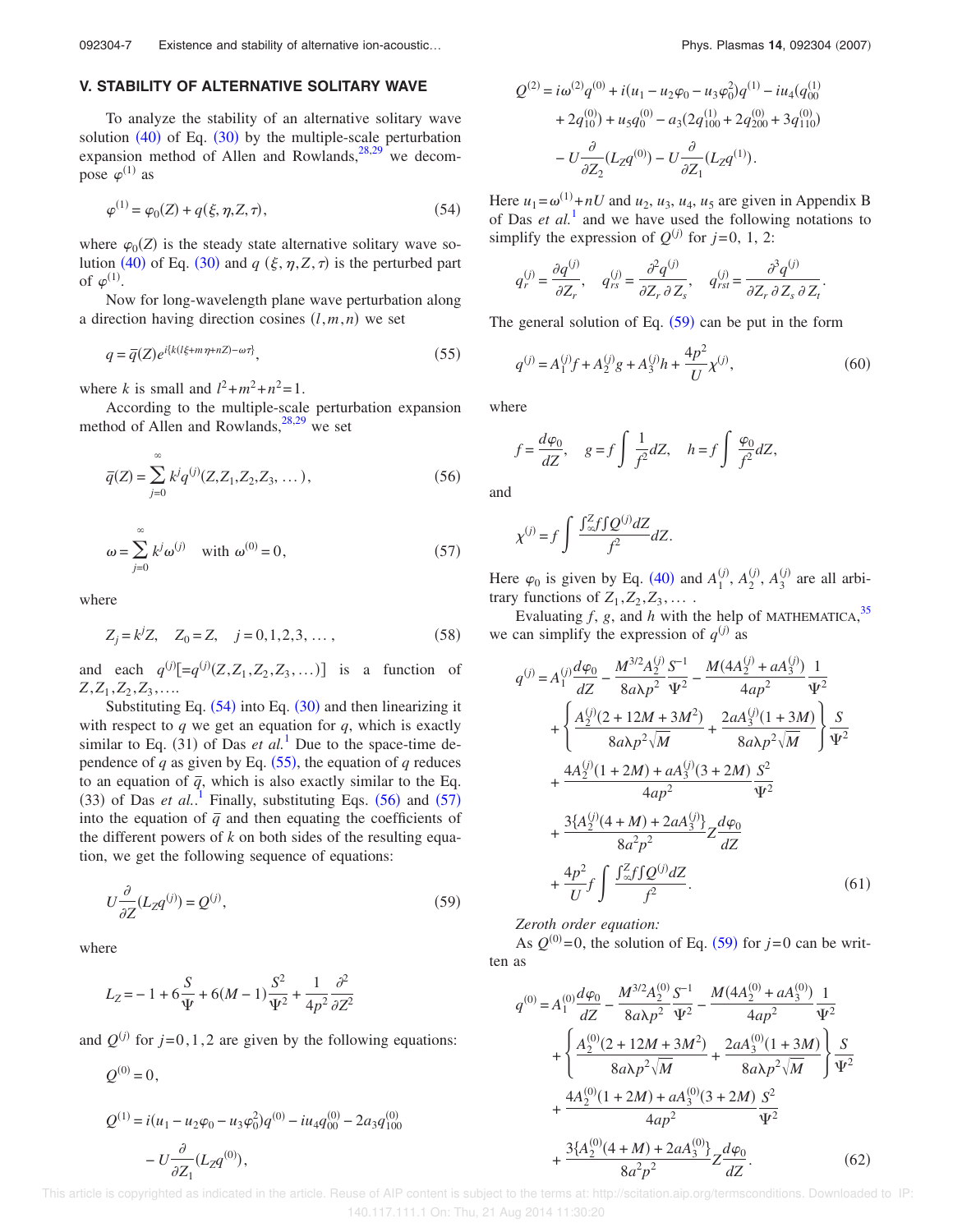Now we note that  $\Psi = S + \lambda \sqrt{M} \rightarrow \lambda \sqrt{M}$  as  $|Z| \rightarrow \infty$ , therefore to make  $q^{(0)}$  bounded we must have

$$
-\frac{M^{3/2}A_2^{(0)}}{8a\lambda p^2} = 0.
$$
\n(63)

Again to make  $q^{(0)}$  consistent with the boundary condition, i.e.  $q^{(0)} \rightarrow 0$  as  $|Z| \rightarrow \infty$ , we must have

$$
-\frac{M(4A_2^{(0)} + aA_3^{(0)})}{4ap^2} = 0.
$$
\n(64)

Solving Eqs.  $(63)$  and  $(64)$ , we get

$$
A_2^{(0)} = A_3^{(0)} = 0.
$$
\n(65)

Therefore  $q^{(0)}$  assumes the following form:

$$
q^{(0)} = A_1^{(0)} \frac{d\varphi_0}{dZ}.
$$
\n(66)

With the help of this equation one can easily verify that

$$
L_Z q^{(0)} = 0.\t\t(67)
$$

*First order equation:*

Substituting Eqs. (66) and (67) in the expression of  $Q^{(1)}$ and then performing the integrals appearing in the expression of  $\chi^{(1)}$  with the help of MATHEMATICA, <sup>35</sup> the expression of  $\chi^{(1)}$  can be simplified as

$$
\chi^{(1)} = \frac{U}{4p^2} \left\{ iA_0^{(1)} \left( s_1 \frac{S^2}{\Psi^2} + s_2 \frac{S}{\Psi^2} \right) - \left( \frac{\partial A_0^{(1)}}{\partial Z_1} - is_3 A_0^{(1)} \right) Z \frac{d\varphi_0}{dZ} \right\},
$$
\n(68)

where

$$
s_1 = \frac{a}{6U}(6u_1 - au_2),
$$
  
\n
$$
s_2 = \frac{a}{12U\lambda\sqrt{M}}\{6(1+M)u_1 - a(2u_2 + au_3)\},
$$
  
\n
$$
s_3 = \frac{1}{2U}(u_1 - 4p^2u_4).
$$

Now using the expression of  $\chi^{(1)}$  as given by Eq. (68), we obtain the complete solution for  $q^{(1)}$  from Eq. (61) for  $j=1$ . Using the same argument as given in the lowest order solution  $q^{(0)}$ ,  $q^{(1)}$  can be made bounded and consistent if and only if

$$
A_2^{(1)} = A_3^{(1)} = 0,\t\t(69)
$$

and consequently  $q^{(1)}$  assumes the following form:

$$
q^{(1)} = A_1^{(1)} \frac{d\varphi_0}{dz} + iA_0^{(1)} \left( s_1 \frac{S^2}{\Psi^2} + s_2 \frac{S}{\Psi^2} \right)
$$

$$
- \left( \frac{\partial A_0^{(1)}}{\partial Z_1} - i s_3 A_0^{(1)} \right) Z \frac{d\varphi_0}{dz}.
$$
(70)

Again we can omit the first term of the right-hand side of Eq.

 $(70)$ , as this type of term has already been included in the lowest order term  $q^{(0)}$ . Again according to Allen and Rowlands,  $^{28,29}$  the last term of the right-hand side of Eq. (70) is a ghost secular term and can be removed by setting

$$
\frac{\partial A_1^{(0)}}{\partial Z_1} = i A_1^{(0)} s_3. \tag{71}
$$

Therefore  $q^{(1)}$  assumes the following form:

$$
q^{(1)} = iA_0^{(1)} \left( s_1 \frac{S^2}{\Psi^2} + s_2 \frac{S}{\Psi^2} \right).
$$
 (72)

Now for the existence of the solution of Eq.  $(59)$ , its righthand side must be perpendicular to the kernel of the operator adjoint to the operator  $U(\partial/\partial Z) L_z$ ; this kernel, which must tend to zero as  $|Z| \rightarrow \infty$ , is  $\varphi_0$ . Thus we get the following consistency condition for the existence of the solution of the Eq.  $(59)$ 

$$
\int_{-\infty}^{\infty} \varphi_0 Q^{(j)} dZ = 0.
$$
 (73)

It can be easily verified that the condition  $(73)$  holds good for *j*=0 and also for *j*=1. But for the existence of the solution of Eq.  $(59)$  for  $j=2$ , the consistency condition  $(73)$  reduces to the following quadratic equation for  $u_1(=\omega^{(1)} + nU)$ :

$$
u_1^2 + G_1 u_1 + H_1 + \pi_\lambda (G_2 u_1 + H_2) = 0,\tag{74}
$$

where

$$
G_1 = \frac{1}{3(1-N)} \{ N(3p_2 - 2p_3) - 4p_3 + 24p_4 \},
$$
  
\n
$$
G_2 = -\frac{2\sqrt{N}}{(1-N)^{3/2}} \{ p_2 - 2p_3 + 8p_4 \},
$$
  
\n
$$
H_1 = \frac{1}{72(1-N)^2} \{ 2N^2(4p_2 - 3p_3)(2p_2 - p_3) + N(32p_2^2 - 130p_2p_3 + 83p_3^2 + 432p_2p_4 - 352p_3p_4 - 192p_4^2 + 192p_5) + 16(p_3^2 - 8p_3p_4 - 24p_4^2 + 24p_5) \},
$$
  
\n
$$
H_2 = -\frac{\sqrt{N}}{12(1-N)^{5/2}} \{ 4N(4p_2^2 - 10p_2p_3 + 5p_3^2 + 24p_2p_4 + 24p_3p_5) + 24p_2p_4p_5 \}
$$

 $-16p_3p_4$ ) + 3 $(p_3 - 8p_4)(5p_3 + 8p_4)$  –  $10p_2p_3$ 

with

$$
N = \frac{1}{M}, \quad \pi_{\lambda} = \arctan\left(\frac{\lambda - \sqrt{N}}{\sqrt{1 - N}}\right),
$$
  

$$
p_2 = au_2, \quad p_3 = \frac{a^2 u_3}{M - 1},
$$
  

$$
p_4 = p^2 u_4, \quad p_5 = Up^2 u_5
$$

 $+ 48p_2p_4 + 192p_5$ 

and it can be easily checked that  $p_2$ ,  $p_3$ ,  $p_4$ ,  $p_5$  are all independent of  $N(=1/M)$ . Actually,  $p_2$ ,  $p_3$ ,  $p_4$ ,  $p_5$  are all functions

This article is copyrighted as indicated in the article. Reuse of AIP content is subject to the terms at: http://scitation.aip.org/termsconditions. Downloaded to IP: 140.117.111.1 On: Thu, 21 Aug 2014 11:30:20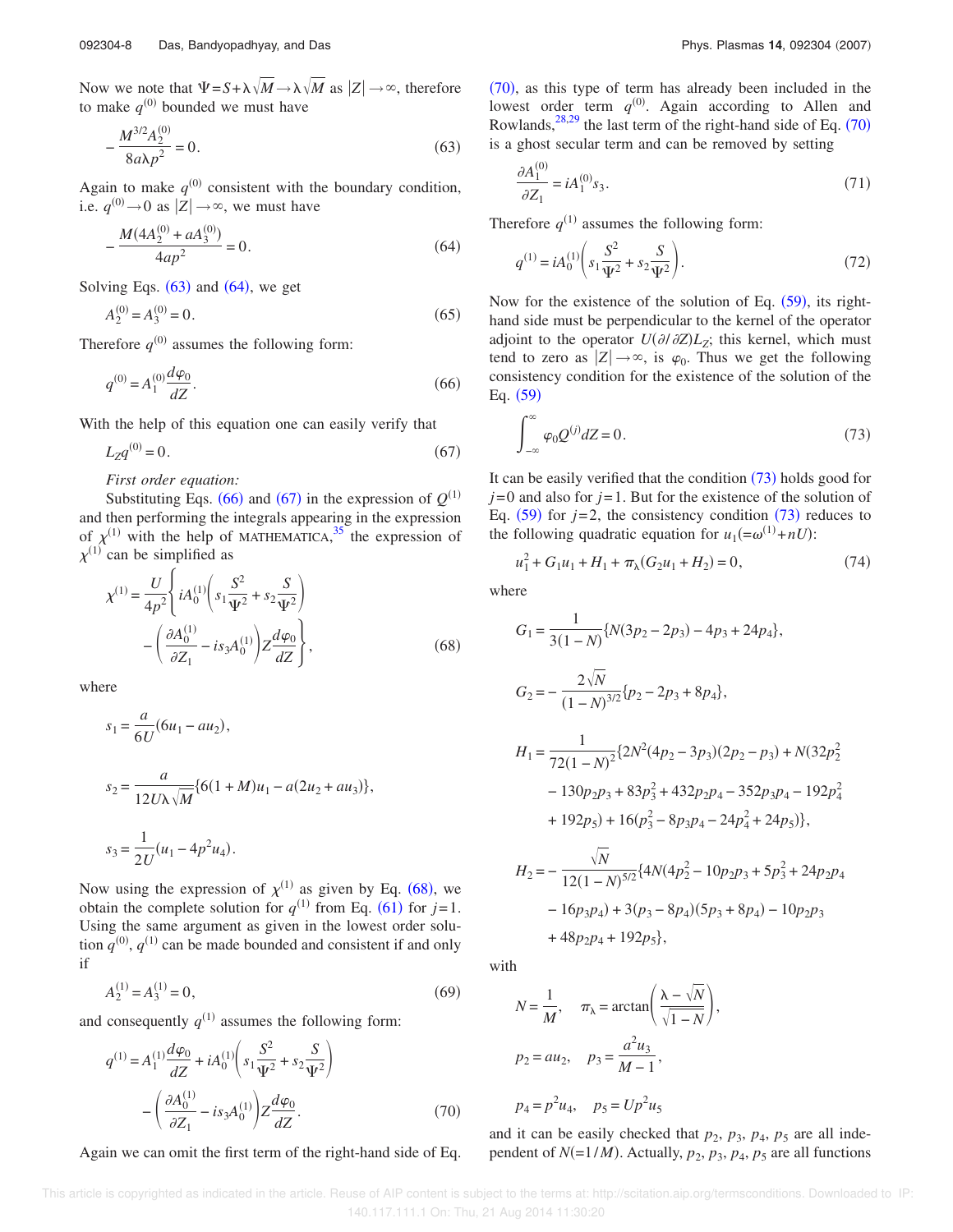of  $A$ ,  $D$ , and  $\delta$ .

Therefore there is instability if

$$
G^2 - 4H < 0,\tag{75}
$$

,

where

$$
G = G_1 + \pi_\lambda G_2, \quad H = H_1 + \pi_\lambda H_2
$$

and if this condition is satisfied, then the growth rate of instability,  $\gamma_1$ [=Im( $\omega^{(1)}$ )] is given by the following equation:

$$
\gamma_1 = \frac{1}{2}\sqrt{4H - G^2}.
$$
\n(76)

## **VI. GROWTH RATE OF INSTABILITY FOR LARGE VALUES OF M**

Now as  $B \approx O(\varepsilon^{1/2})$ , *M* is large enough and consequently we can consider the limiting case where  $\sigma$  $\rightarrow \sigma_{\beta} \Longleftrightarrow B \rightarrow 0 \Longleftrightarrow M \rightarrow \infty \Longleftrightarrow N \rightarrow 0$ . For this limiting case, the values of  $G_1$ ,  $G_2$ ,  $H_1$ ,  $H_2$  are, respectively, given by the following equations:

$$
\lim_{M \to \infty} G_1 = -\frac{4}{3}(p_3 - 6p_4),
$$
  
\n
$$
\lim_{M \to \infty} G_2 = 0,
$$
  
\n
$$
\lim_{M \to \infty} H_1 = \frac{2}{9}(p_3^2 - 8p_3p_4 - 24p_4^2 + 24p_5),
$$
  
\n
$$
\lim_{M \to \infty} H_2 = 0,
$$

4

and the instability condition  $(75)$  and the growth rate of instability,  $\gamma_1$ , as given by Eq. (76) are, respectively, simplified as follows:

$$
\Gamma > 0,\tag{77}
$$

$$
\gamma_1^2 = \frac{4DU^2}{3(\cos^2 \delta + D \sin^2 \delta)^2} \Gamma,\tag{78}
$$

where

$$
\Gamma = l^2 (1 - 3D \tan^2 \delta) + m^2 (\cos^2 \delta + D \sin^2 \delta).
$$

Equation  $(78)$  is the same as Eq.  $(77)$  of Bandyopadhyay and Das,  $^{11}$  where Eq. (77) of Bandyopadhyay and Das<sup>11</sup> gives the first order growth rate of instability of the solitary wave solution (37) of the MKdV-ZK Eq. (23). Therefore the steady state solitary wave solution  $(40)$  of the combined MKdV-KdV-ZK Eq.  $(26)$  and its first order growth rate of instability along with the instability condition are exactly the same as those of the solitary wave solution  $(37)$  (sech-profile) of the MKdV-ZK Eq. (23).

#### **VII. CONCLUSIONS**

The KdV-ZK equation describes the nonlinear behavior of the long wavelength, weakly nonlinear ion-acoustic wave propagating obliquely to a uniform static magnetic field in a nonthermal plasma.<sup>7,8</sup> But if the values of the parameters  $\beta$ and  $\sigma$  lie in the small neighborhood of the curve  $\sigma = \sigma_\beta$  in the  $\beta\sigma$ -parametric plane on which the coefficient of the nonlinear term of the KdV-ZK equation vanishes, the same ionacoustic wave is described by a combined MKdV-KdV-ZK equation, which has been derived by Bandyopadhyay and Das.<sup>8</sup> In that paper they have shown that this equation admits an alternative solitary wave solution of fixed width, whose profile is different from  $\mathrm{sech}^2$  or sech profile. The present paper investigates the existence and stability of the alternative solitary wave solution of variable width (instead of fixed width) of the same combined MKdV-KdV-ZK equation of Bandyopadhyay and Das.<sup>8</sup> The condition for existence of the alternative solitary wave solution of variable width of this combined MKdV-KdV-ZK equation and its first order growth rate of instability along with the instability condition are obtained correctly. For a limiting case, where  $B \rightarrow 0$ , i.e., when the coefficient of the nonlinear term of the KdV-ZK equation approaches zero, the steady state solitary wave solution  $(40)$  of the combined MKdV-KdV-ZK Eq.  $(26)$  and its first order growth rate of instability along with the instability condition are exactly the same as the solitary wave solution (37) (sech-profile) and its first order growth rate of instability along with the instability condition of the MKdV-ZK Eq.  $(23)$ . In other wards, the alternative solitary wave solution as given by Eq.  $(40)$  of the present paper fills the gap between the sech<sup>2</sup>-profile and sech-profile. This equivalence, on the other hand proves the correctness of derivation of the combined MKdV-KdV-ZK equation as well as the steady state solution of this equation because  $N \rightarrow 0 \Leftrightarrow M \rightarrow \infty \Leftrightarrow B \rightarrow 0$ and consequently the combined MKdV-KdV-ZK Eq. (26) reduces to the MKdV-ZK Eq.  $(23)$ . Numerical study on the existence and stability of the alternative solitary wave solution  $(40)$  of the combined MKdV-KdV-ZK Eq.  $(26)$  for any arbitrary value of *p* and for any values of the other parameters involved in the system can be done following the same procedure of Das *et al.*<sup>1</sup> and exactly the same type of observations are found as given in Sec. 7 of Das *et al.*<sup>1</sup>

- <sup>1</sup> J. Das, A. Bandyopadhyay, and K. P. Das, J. Plasma Phys.  $72$ , 587 (2006). <sup>2</sup>P. O. Dovner, A. I. Eriksson, R. Böstrom, and B. Holback, Geophys. Res. Lett. 21, 1827, DOI: 10.1029/94GL00886 (1994).
- <sup>3</sup>R. A. Cairns, A. A. Mamun, R. Bingham, R. O. Dendy, R. Böstrom, P. K. Shukla, and C. M. C. Nairn, Geophys. Res. Lett. **22**, 2709, DOI: 10.1029/ 95GL02781 (1995).
- <sup>4</sup>R. A. Cairns, R. Bingham, R. O. Dendy, C. M. C. Nairn, P. K. Shukla, and A. A. Mamun, J. Physiol. Suppl. (Paris) 5, 43 (1995).
- <sup>5</sup>R. A. Cairns, A. A. Mamun, R. Bingham, and P. K. Shukla, Phys. Scr., T 63, 80 (1996).
- <sup>6</sup> A. A. Mamun and R. A. Cairns, J. Plasma Phys. **56**, 175 (1996).
- ${}^{7}$ A. Bandyopadhyay and K. P. Das, J. Plasma Phys.  $62$ , 255 (1999).
- <sup>8</sup>A. Bandyopadhyay and K. P. Das, Phys. Scr. 61, 92 (2000).
- <sup>9</sup> A. Bandyopadhyay and K. P. Das, Phys. Plasmas 7, 3227 (2000).
- $^{10}$ A. Bandyopadhyay and K. P. Das, Phys. Scr. 63, 145 (2001).
- $11$ A. Bandyopadhyay and K. P. Das, J. Plasma Phys.  $65$ ,  $131$  (2001).
- $12$ A. Bandyopadhyay and K. P. Das, J. Plasma Phys.  $68$ , 285 (2002).
- <sup>13</sup> A. Bandyopadhyay and K. P. Das, Phys. Plasmas 9, 465 (2002).
- <sup>14</sup> A. Bandyopadhyay and K. P. Das, Phys. Plasmas 9, 3333 (2002).
- <sup>15</sup> A. A. Mamun, Phys. Rev. E **55**, 1852 (1997).
- <sup>16</sup>A. A. Mamun, Phys. Scr. 58, 505 (1998).
- <sup>17</sup>A. A. Mamun, S. M. Russell, C. A. Mendoza-Briceño, M. N. Alam, T. K. Datta, and A. K. Das, Planet. Space Sci. 48, 163 (2000).
- <sup>18</sup> S. R. Pillay and F. Verheest, J. Plasma Phys. **71**, 177 (2005).
- <sup>19</sup>I. Kourakis and P. K. Shukla, J. Plasma Phys. **71**, 185 (2005).
- $^{20}$ G. Rowlands, J. Plasma Phys. 3, 567 (1969).
- <sup>21</sup>E. Infeld, J. Plasma Phys. **8**, 105 (1972).
- $22$ E. Infeld and G. Rowlands, J. Plasma Phys.  $10$ , 293 (1973).
- $^{23}$ V. E. Zakharov and M. A. Rubenchik, Sov. Phys. JETP 38, 494 (1974).

This article is copyrighted as indicated in the article. Reuse of AIP content is subject to the terms at: http://scitation.aip.org/termsconditions. Downloaded to IP: